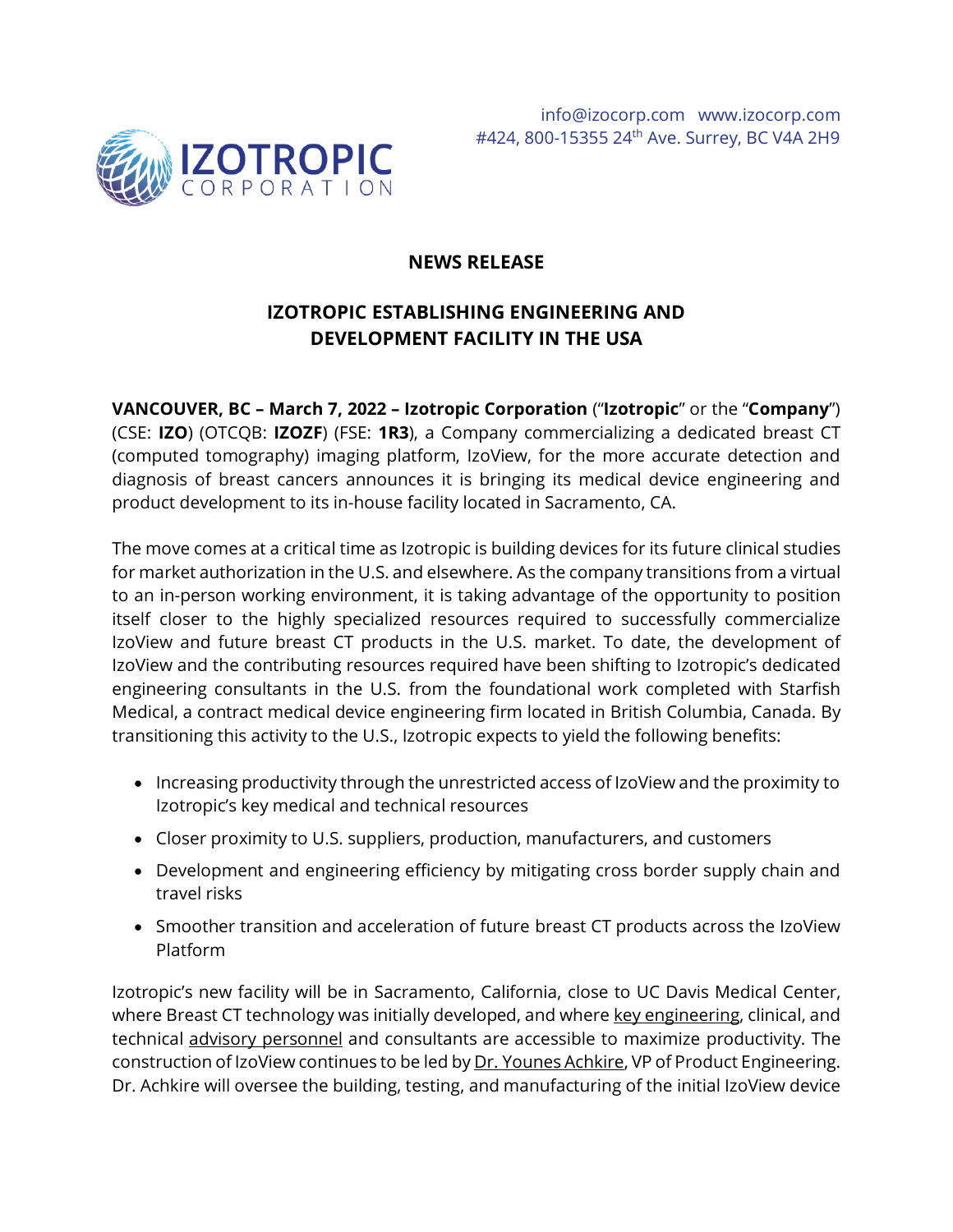and the additional units that will be used in the company's forthcoming clinical study. A contract manufacturer will be engaged to build the IzoView clinical study units and production breast CT devices to be distributed after market authorization is received**.** The move supports a strategic decision to be as close as possible to suppliers, production, manufacturers, and customers. Locating in Sacramento also significantly reduces logistical risks, costs, and the delays associated and experienced with cross-border travel and customs.

"Consolidating our resources in our own U.S.-based facility is the next logical step for Izotropic," said Dr. John McGraw, CEO. "Our long-term objective is to develop products across the IzoView platform, including solutions for screening and diagnosis in radiology, treatment planning and monitoring in surgical oncology, and breast reconstruction and implant monitoring in plastic and reconstruction surgery. This move enables Izotropic to seamlessly develop these additional products while continuing to enhance IzoView over time."

### **ON BEHALF OF THE BOARD**

### **For investor relations inquiries, contact:**

James Berard Email: [jberard@izocorp.com](mailto:jberard@izocorp.com) Cell: 778-228-2314 Toll Free: 1-833-IZOCORP ext.1

### **About Izotropic Corporation**

Izotropic Corporation is the only publicly-traded company commercializing a dedicated breast CT imaging platform, IzoView, for the more accurate detection and diagnosis of breast cancers. To expedite patient and provider access to IzoView, Izotropic's initial clinical study intends to demonstrate superior performance of diagnostic breast CT imaging over diagnostic mammography procedures and will initiate in Q2 2022. In follow-on clinical studies, Izotropic intends to validate platform applications, including breast screening in radiology, treatment planning and monitoring in surgical oncology, and breast reconstruction and implant monitoring in plastic and reconstructive surgery.

More information about Izotropic Corporation can be found on its website at [izocorp.com](https://izocorp.com/) and by reviewing its profile on SEDAR at [sedar.com](https://www.sedar.com/DisplayProfile.do?lang=EN&issuerType=03&issuerNo=00044761)

### **Forward-Looking Statements**

This document may contain statements that are "Forward-Looking Statements," which are based upon the current estimates, assumptions, projections, and expectations of the